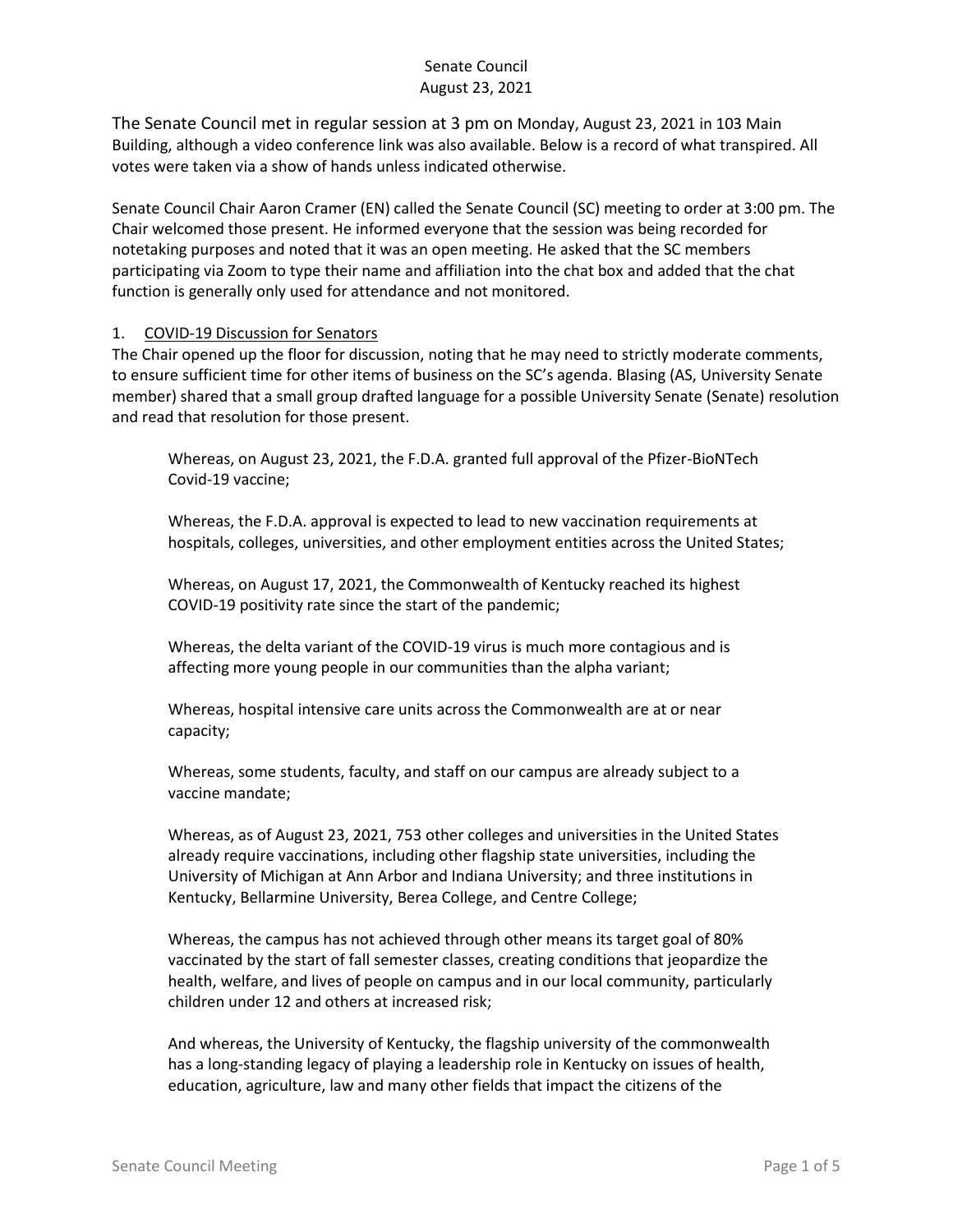commonwealth, on this particular issue of health policy, the University of Kentucky has a responsibility to lead.;

Be it resolved, that, the University Senate:

Calls on President Capilouto to issue an immediate vaccination mandate for eligible University of Kentucky students, faculty, and staff;

And that such a mandate be implemented in a fair and equitable manner with input from the University Senate, Staff Senate, and other impacted stakeholders.

There were a number of comments from faculty and students (some being members of the Senate), and staff. The majority of those speaking expressed support for a vaccine mandate; a majority of those speaking about flexibility in course modalities for faculty and students expressed support for said flexibility. While supporting the basic premises of a vaccine mandate, there were also comments addressing the difficulty in enforcing a mandate (e.g. "would those in violation of a mandate be fired or expelled?") Similar concerns regarding flexibility in course modalities were also discussed, such as the difficulty for faculty to teach in more than one modality at a time and the effect on students who enrolled in and expect an in-person class. Many attendees noted the large numbers of students who do not wear masks properly or at all, unless asked to do so. Hawse (SGA president) reiterated that students are generally supportive of whatever can be done to promote an in-person experience for all students. However, noting that the semester has already begun, it was critically important to let students know now if there are any campuswide changes regarding course modalities or a vaccine mandate.

The Chair suggested that Provost DiPaola offer some comments, after which the SC would deliberate on the discussion. After the Provost's comments, the Chair asked SC members to consider next steps. SC members did not express interest in any further information gathering activities, such as additional surveys or forums. There was a clear sentiment that because the nature of the pandemic has changed in the past two months, it was reasonable that UK's response would change, too. Collett (HS, vice chair) asked that the Chair have conversations with President Eli Capilouto and Provost DiPaola within the next 24 hours regarding next steps for a possible vaccine mandate.

There was a sense that action needed to be taken immediately, given that the semester had just begun.

#### 2. Minutes from August 16, 2021 and Announcements

There were no edits to the minutes from August 16. Therefore, the minutes from August 16 were **approved** as distributed by **unanimous consent**. The Chair offered some announcements.

The University is suing the Commonwealth of Kentucky over the state's use of the term "Team Kentucky." He noted that senators may have questions about this.

Three faculty members (from Murray State University, Eastern Kentucky University, and Morehead State University) have been sent forward by Kentucky's Coalition of Senate and Faculty Leadership to Governor Andy Beshear. The Governor will identify a single individual who will serve as the faculty representative to the Council on Postsecondary Education.

The SC has been asked for nominees to serve on a new committee to search for a permanent dean in the College of Arts and Sciences. The Chair has received concerns from Arts and Sciences faculty about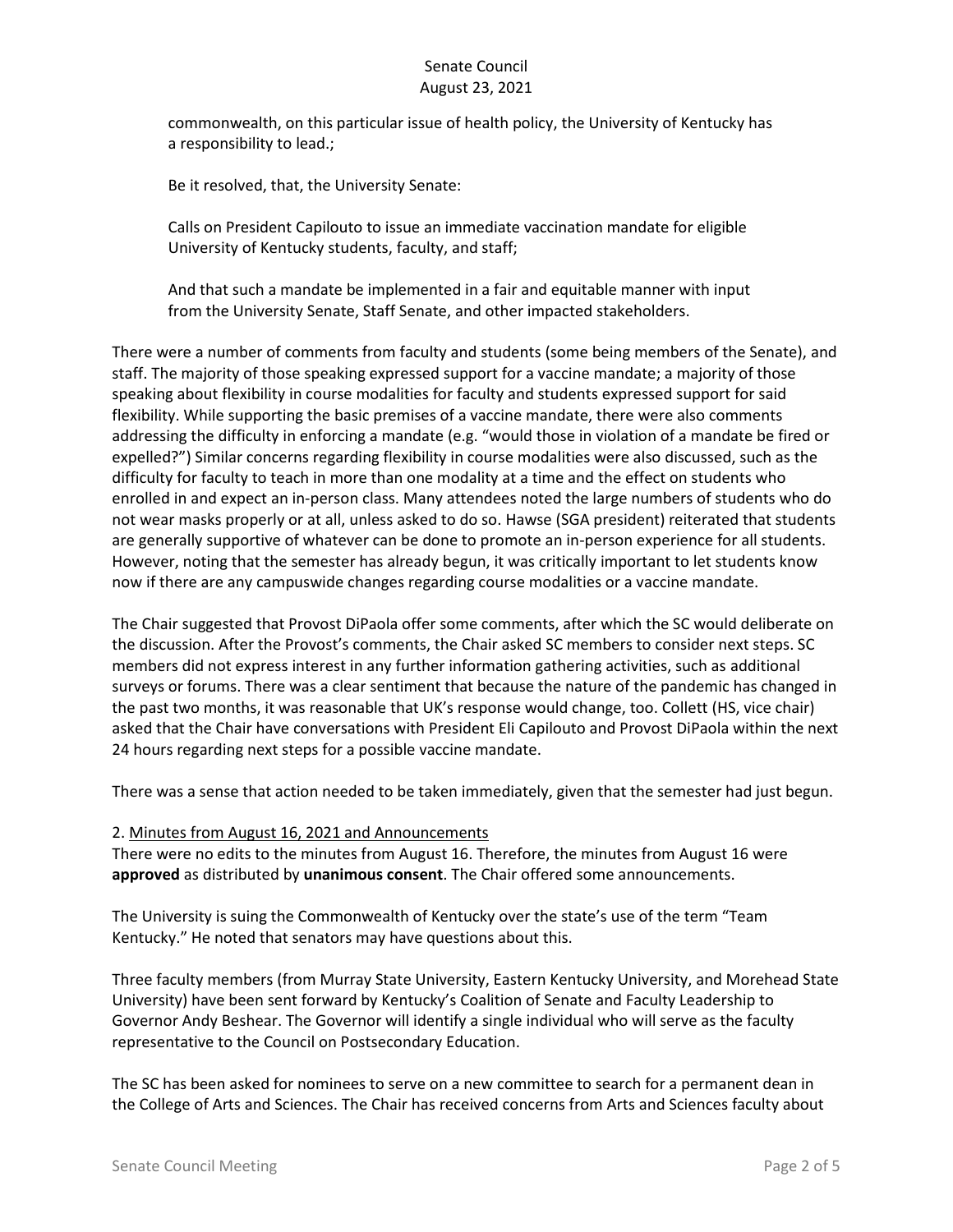composing a new search committee and discarding the balanced and carefully constructed search committee from last year. He said it would be an agenda item for SC members next week.

#### 3. Old Business

## a. Appointment of University Senate Parliamentarian

The Chair reported that he had received some suggestions for a Senate parliamentarian. He plans to follow up on those and have something to report to SC members next week.

Moving to the next agenda item, the Chair explained that the strategic plan discussion was originally intended to be a discussion with the nominees who Senate Council sent forth for the strategic planning committees. Having read the draft, he opined that it was very important to discuss the content of the draft. He noted that there were large portions of the strategic plan that are solely in the purview of the faculty, but there have been no meaningful conversations with the University Senate, Senate Council, or the Chair to develop a shared sense of buy in for these items. For example, the proposed strategic plan proposed to reevaluate the undergraduate general education curriculum [UK Core] while suggesting that it lacked relevance. The Chair reported that the issue of UK Core has been an area that he previously and specifically requested President Capilouto to discuss with Senate Council and Senate members. He noted that the strategic plan draft was crafted with minimal input from faculty, who are responsible for many of the objectives, tactics, and metrics proposed. He expressed interest in hearing how UK administration plans to address that issue.

Provost Bob DiPaola offered a few comments and described the timeline for creating the strategic plan, noting that the strategic plan must be finished by the first week of October, which will drive all related deadlines for the draft strategic plan. The Chair commented that it would make the most sense for both strategic plan-related discussions to be combined.

#### 4. Strategic Plan Discussion with Provost Bob DiPaola

#### 5. Update from Strategic Plan Nominees

The Chair reminded SC members that they SC was asked over the summer, with a 24-hour turnaround time, to provide nominees to serve on the five strategic planning committees. The Chair invited those individuals to attend so that they and SC members could discuss issues related to the strategic plan that was being drafted. Oltmann noted that having one week to review it during the first week of classes indicated a lack of desire for in-depth feedback. She asked for an extension of the deadline and Provost DiPaola said he would try to change the deadline for internal campus input. Grossman asked Provost DiPaola if UK had asked SACSCOC (Southern Association of Colleges and Schools – Commission on Colleges) about extending the deadline for completing a new strategic plan, noting that UK could not be the only institution that was having timing challenges related to the ongoing pandemic. Provost DiPaola said he would try look into changing the deadline for submission to SACSCOC.

SC members and the nominees to the strategic plan teams who were present discussed their work and experiences. Kevin Pearson (ME) expressed appreciation for the work of the team he was part of, noting that their draft was put together very quickly. He added that there was still a lot of work to be done. Wright (DE) concurred with Pearson's comments. In working with others on her team's report, she said she was interested to learn that faculty, staff, and students tend to be frustrated about the same sorts of issues, regardless of the college they are in. Blalock (ME) agreed with the other two comments and explained that they received notice of their assignment on July 25 and worked very hard to complete their work prior to the August 7 deadline their team had.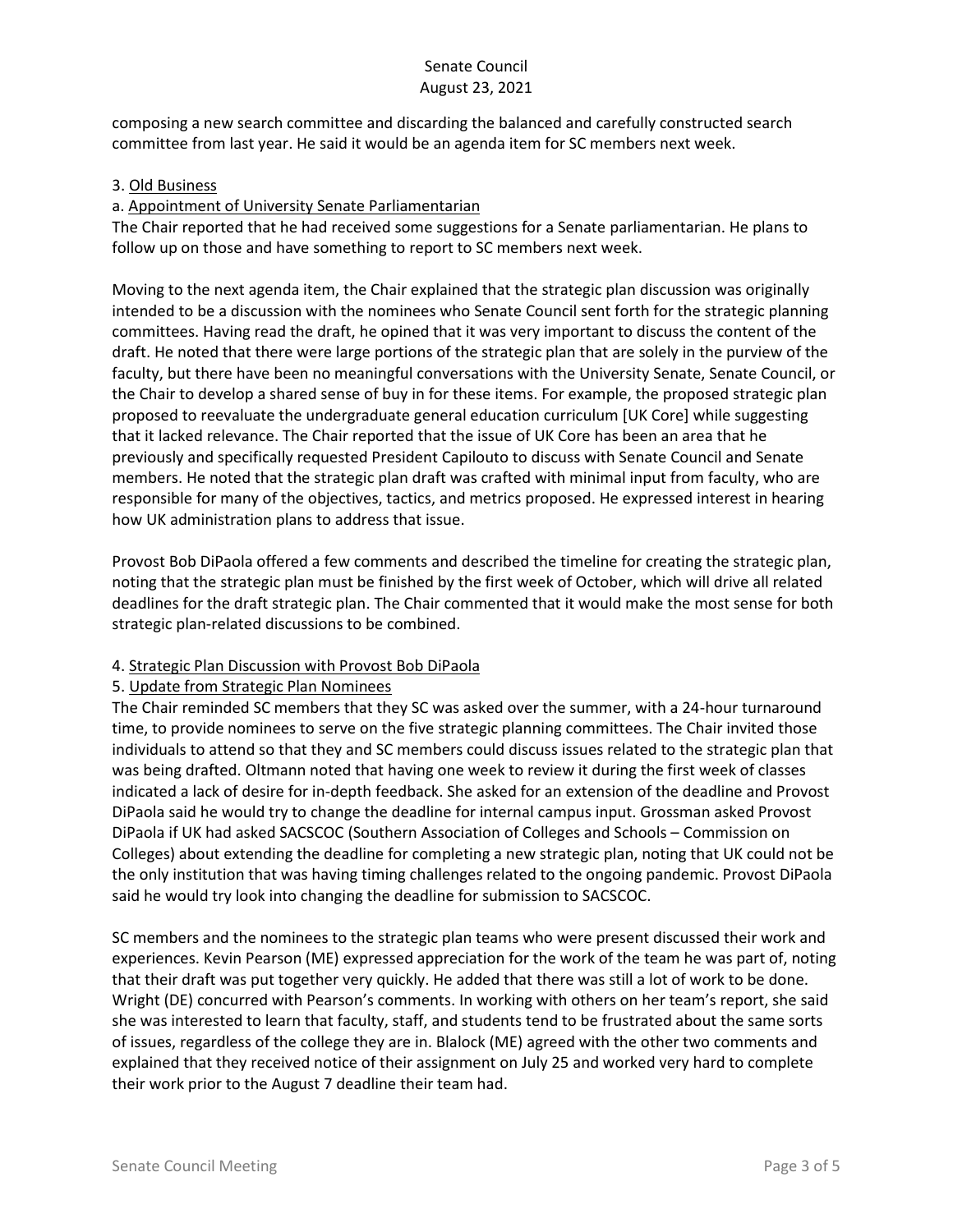At the request of the Chair, Provost DiPaola said he would send him the compositions for each strategic plan team.

### 6. Nominees for Senate Council Liaisons to Academic Councils

a. Undergraduate Council

#### b. Graduate Council

c. Health Care Colleges Council

SC members discussed possible liaisons and identified three possible faculty members. There were **no objections** to sending those individuals forward as the SC liaisons, presuming they are willing to do so.

### 7. Nominees for Participants in President's 2020-21 Evaluation

SC members deliberated on possible faculty nominees. There were six faculty members identified and the Chair, **seeing no objections**, said he would send those names forward with **unanimous consent**.

### 8. Proposed Changes to 2021-22 PharmD Calendar

The Chair explained that the proposed changes involved changes to the start and end of various rotation blocks. Grossman **moved** to approve the proposed changes and Collett **seconded**. There were no questions of fact or debate. A **vote** was taken and the motion **passed** with none opposed.

### 9. Committee Reports

### a. Senate's Rules and Elections Committee (SREC) - DeShana Collett, Chair

i. Question Regarding Saturday after Thanksgiving (Academic Holiday)

Collett (HS), chair of the Senate's Rules and Elections Committee (SREC), explained the matter. There was brief discussion. Hawse **moved** that the SC recommend to the Senate that the Saturday after Thanksgiving be officially codified in the *Senate Rules* as an academic holiday. Vincent **seconded**. Charnigo **moved** to amend the motion by making every Saturday that immediately follows an academic holiday also be an academic holiday. Hawse **seconded**. SC members discussed the proposed amendment. A **vote** was taken on the amended motion and the motion **failed** with four in favor and six opposed. A **vote** was taken on the original motion and the motion **passed** with none opposed.

# ii. Deadline for Permissive Withdrawals and Compressed Courses

Collett (HS) explained the issue. The Chair noted that the Senate's Admissions and Academic Standards Committee (SAASC) is charged in the *Senate Rules* with reviewing changes to Sections 4 and 5, so he suggested that the SAASC be asked to review the matter.

Collett **moved** to send the issue to the Senate's Admissions and Academic Standards Committee (SAASC) for consideration and Duncan **seconded**. There was no debate or discussion. A **vote** was taken and the motion **passed** with none opposed.

#### 10. Ex Officio Members

The Chair commented that the agenda item was more or less in error, given that the Senate's Rules and Elections Committee (SREC) was asked at the previous SC meeting to review ex officio titles in the *Senate Rules*.

# 11. Items from the Floor (Time Permitting)

Duncan asked what constituents should be told about SC's discussion regarding a vaccine mandate or flexibility related to teaching modalities. The Chair opined that members could describe the sense of the discussion and note that he was charged to talk with the President and Provost about the issue and